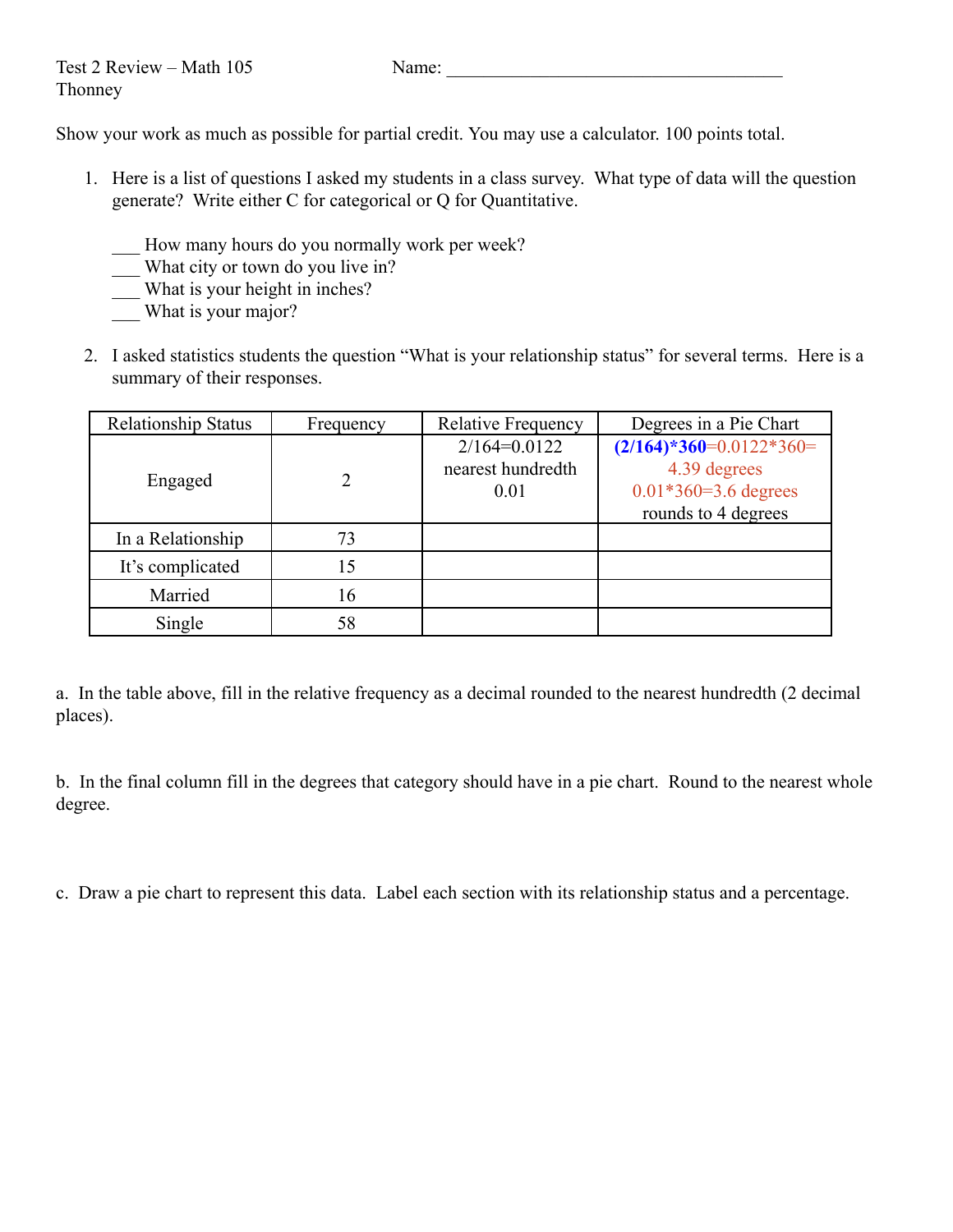

3. The data set below shows the responses to the question "How long did it take you to get to school today (in minutes)?"

| 5 |  | 5 10 10 12 12 12 12 15 15                         |  |  |  |
|---|--|---------------------------------------------------|--|--|--|
|   |  | 15  15  15  15  17  17  <mark> 17  20 </mark>  20 |  |  |  |
|   |  | 20   20   20   20   22   25   25   26   30   30   |  |  |  |
|   |  | 30 40 40 40 55 90                                 |  |  |  |

- a. How many students were surveyed?
- b. What is the mean of the travel times?
- c. What is the median of the travel times?
- d. What is the mode of the travel times?
- e. Which data value was an outlier?
- f. Was the mean, the median, or the mode more affected by the outlier?
- g. What is the range of the travel times?

h. Complete the frequency table for this data set, using the class intervals below that start at 0 and are 10 minutes wide. (A person answering "10 minutes" would be counted in the second row, not the first row.)

| Time in Minutes | Frequency                     |
|-----------------|-------------------------------|
| $0 - 10$        | $\mathfrak{D}_{\mathfrak{p}}$ |
| $10 - 20$       | 16                            |
| $20 - 30$       |                               |
| 30-40           |                               |
| $40 - 50$       |                               |
| $50+$           | 2                             |
| Total           | 36                            |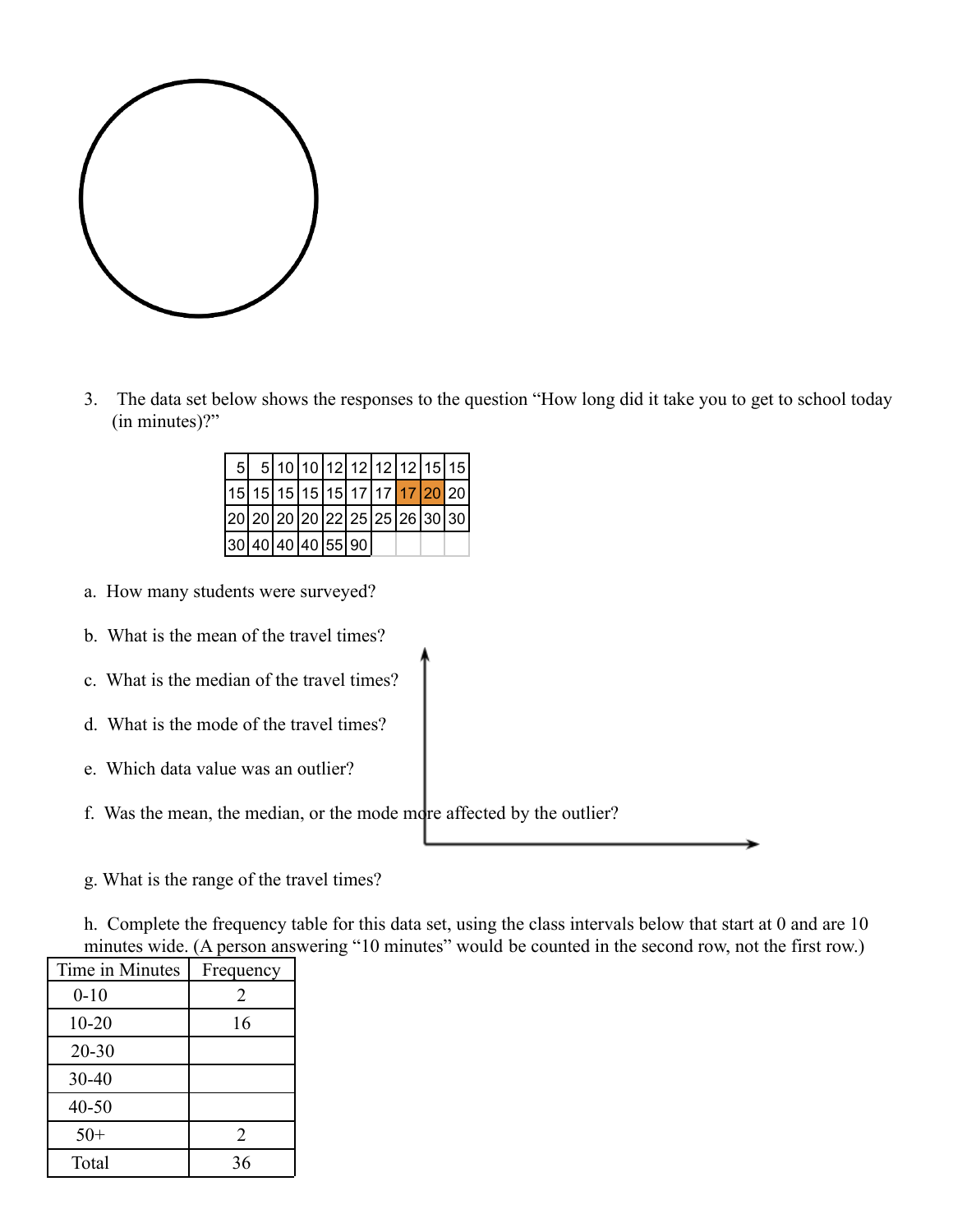i. Make a histogram (above) to display this data set, using the frequency table. Label both the vertical and the horizontal axis with:

- equally spaced tick marks
- numbers
- a word or phrase.

Then draw the the bars for each class interval.

4. You want to draw a graph summarizing the heights (in inches) of a class of students. What type of graph or chart would be best to use: a bar graph, a pie chart, or a histogram? Explain why.

5. The pie chart below shows the distribution of religions in the world<sup>1</sup>. Use it to answer the questions that follow.

## Christians are the largest religious group in 2015 % of world population Number of people in 2015, in billions 0.8%: Other religions Christians 2.3B Folk religions 5.7% 0.2%: Jews Buddhists 6.9% Muslims 1.8 Unaffiliated 1.2 Christians Hindus  $1.1$ **Hindus** 31.2% 15.1%



Source: Pew Research Center demographic projections. See Methodology for details. "The Changing Global Religious Landscape"

## PEW RESEARCH CENTER

16%

Unaffiliated

1

## a. What is the total world population based on the bar graph?

[https://www.pewresearch.org/fact-tank/2017/04/05/christians-remain-worlds-largest-religious-group-but-they-are-declining-in-euro](https://www.pewresearch.org/fact-tank/2017/04/05/christians-remain-worlds-largest-religious-group-but-they-are-declining-in-europe/) [pe/](https://www.pewresearch.org/fact-tank/2017/04/05/christians-remain-worlds-largest-religious-group-but-they-are-declining-in-europe/)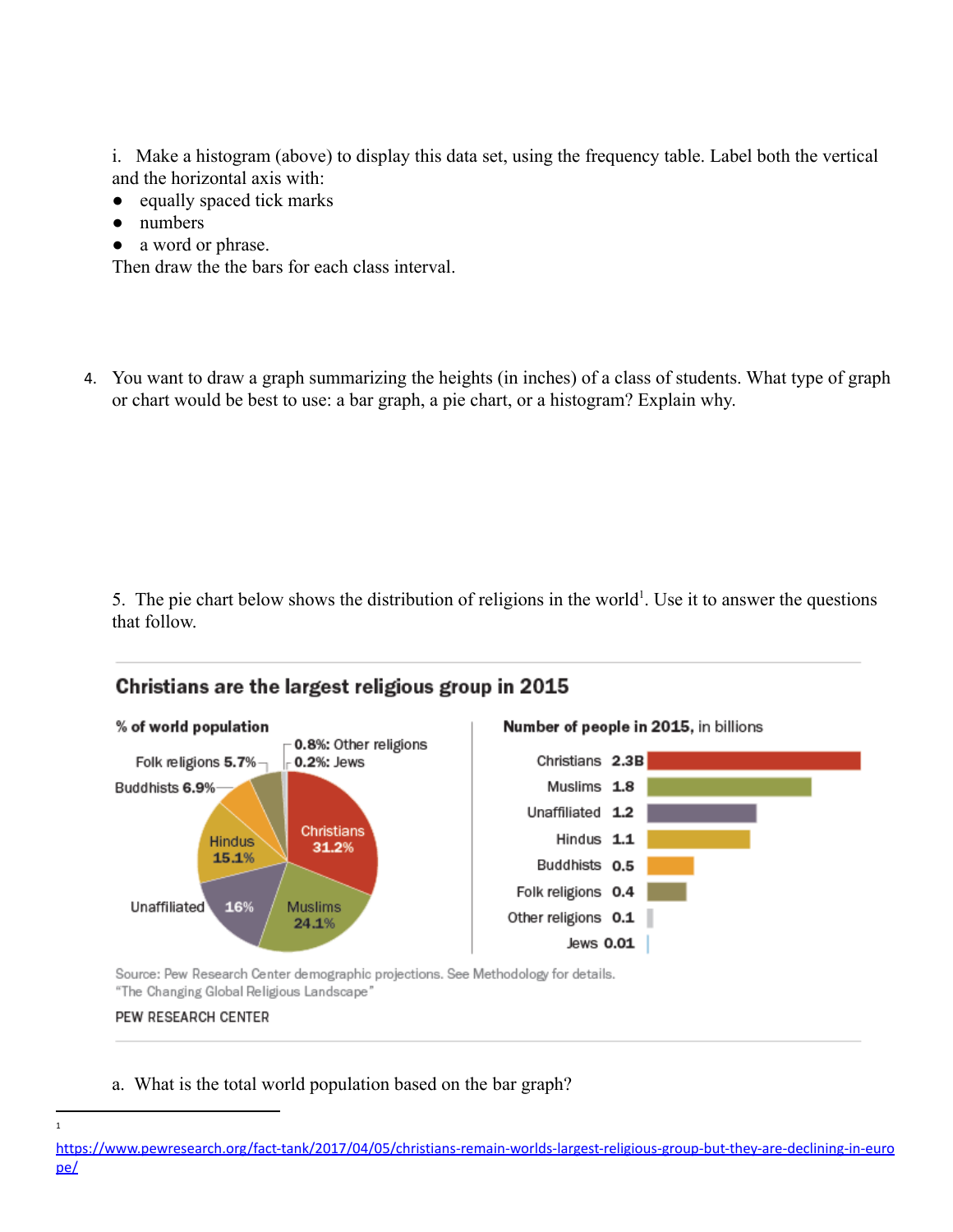b. When I check the percentages presented, I get close, but not exactly the same values. Use the numbers in the bar graph to calculate the percent of the world's population that is classified as Buddhist.

c. Use the world's population you found in part a, as well as the fact that Folk Religion makes up 5.7% of the world. How many people are counted in the Folk Religion category?

d. Is the bar graph presented a Pareto chart? Explain why or why not.

6. Two data sets are presented below. These represent the ages of statistics students in two classes. Fall 2018

| 18 18 18 18 18 18 19 20 20 20 21 21 22 23 24 25 25 26 28 30 31 33 |  |  |  |  |  |  |  |  |  |  |  |  |  |  |                                                                                              |
|-------------------------------------------------------------------|--|--|--|--|--|--|--|--|--|--|--|--|--|--|----------------------------------------------------------------------------------------------|
| Fall 2019                                                         |  |  |  |  |  |  |  |  |  |  |  |  |  |  |                                                                                              |
|                                                                   |  |  |  |  |  |  |  |  |  |  |  |  |  |  | 16 17 17 17 18 19 19 19 19 19 19 19 19 20 20 20 20 20 20 20 20 21 22 22 23 26 26 26 27 27 28 |
| 30   31   32   38   42                                            |  |  |  |  |  |  |  |  |  |  |  |  |  |  |                                                                                              |

a. Write two observations based on this data. Write two complete sentences.

b. The standard deviation of the second class is 6.03 years. Do you expect the standard deviation of the first class to be higher or lower?

c. Use the table below to find the standard deviation of the first class. Assume that the data is from a population, not a sample.

| Age |  |
|-----|--|
| 18  |  |
| 18  |  |
| 18  |  |
| 18  |  |
| 18  |  |
| 18  |  |
| 19  |  |
| 20  |  |
| 20  |  |
| 20  |  |
| 21  |  |
| 21  |  |
| 22  |  |
| 23  |  |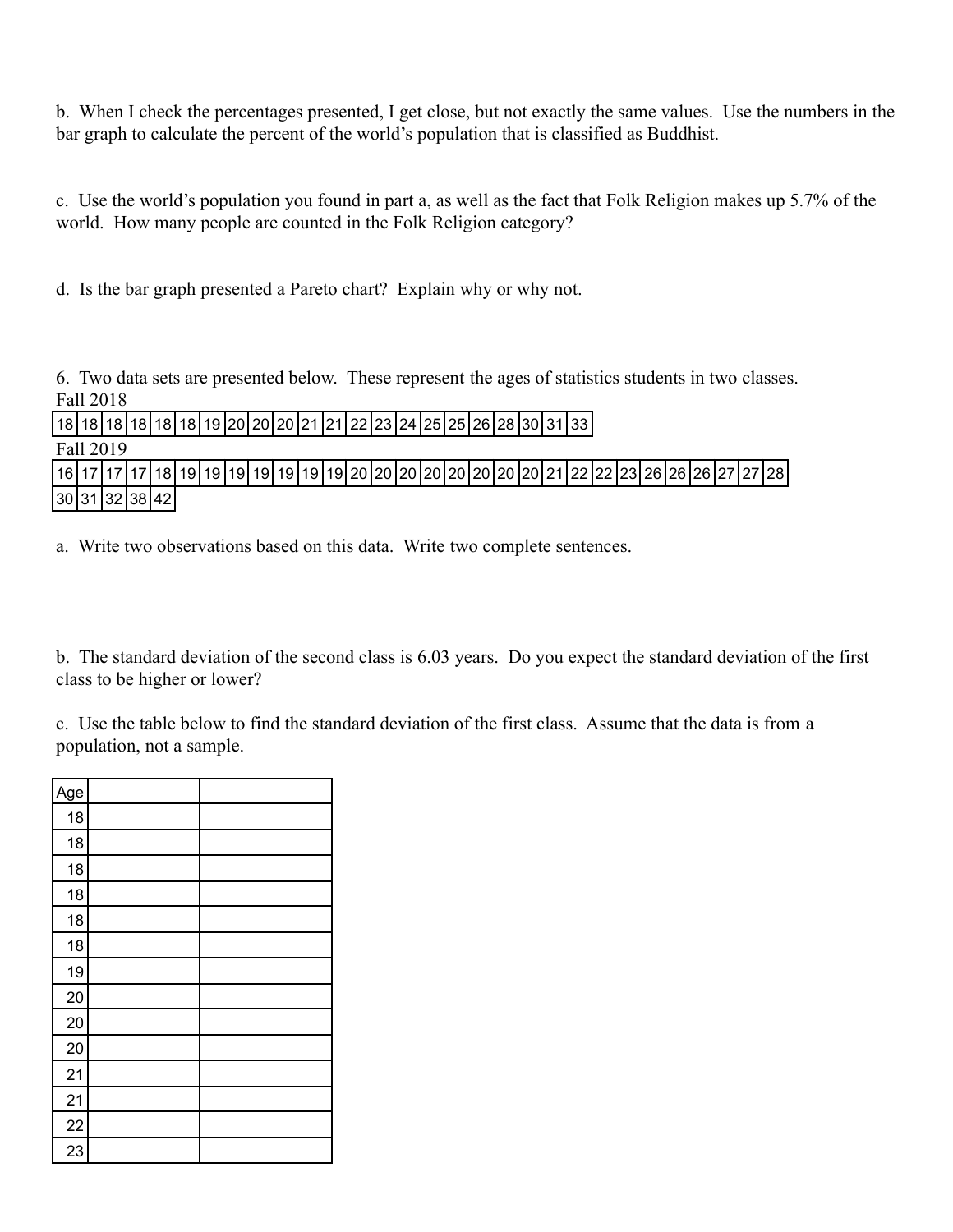| 24             |  |
|----------------|--|
| 25             |  |
| 25             |  |
| 26             |  |
| 28             |  |
| 30             |  |
| 31             |  |
| $\frac{1}{33}$ |  |

7. A person said to you "Larger groups will always have larger standard deviations." Do you agree or disagree? Explain your reasoning with an example or a counter-example.

8. Two age distribution histograms are shown below. These are from a Pew Research Center animation that had graphs like this for every 5 years between 1950 and 2060<sup>2</sup>. The bars represent ages in 5 year increments (for example 0-4 yrs, 5-9 years, 10-14 years, etc).



Choose True or False for each statement comparing the U.S. Age distribution in 1980 to 2020.

<sup>2</sup> <https://www.pewresearch.org/fact-tank/2014/12/29/our-favorite-pew-research-center-data-visualizations-from-2014/>